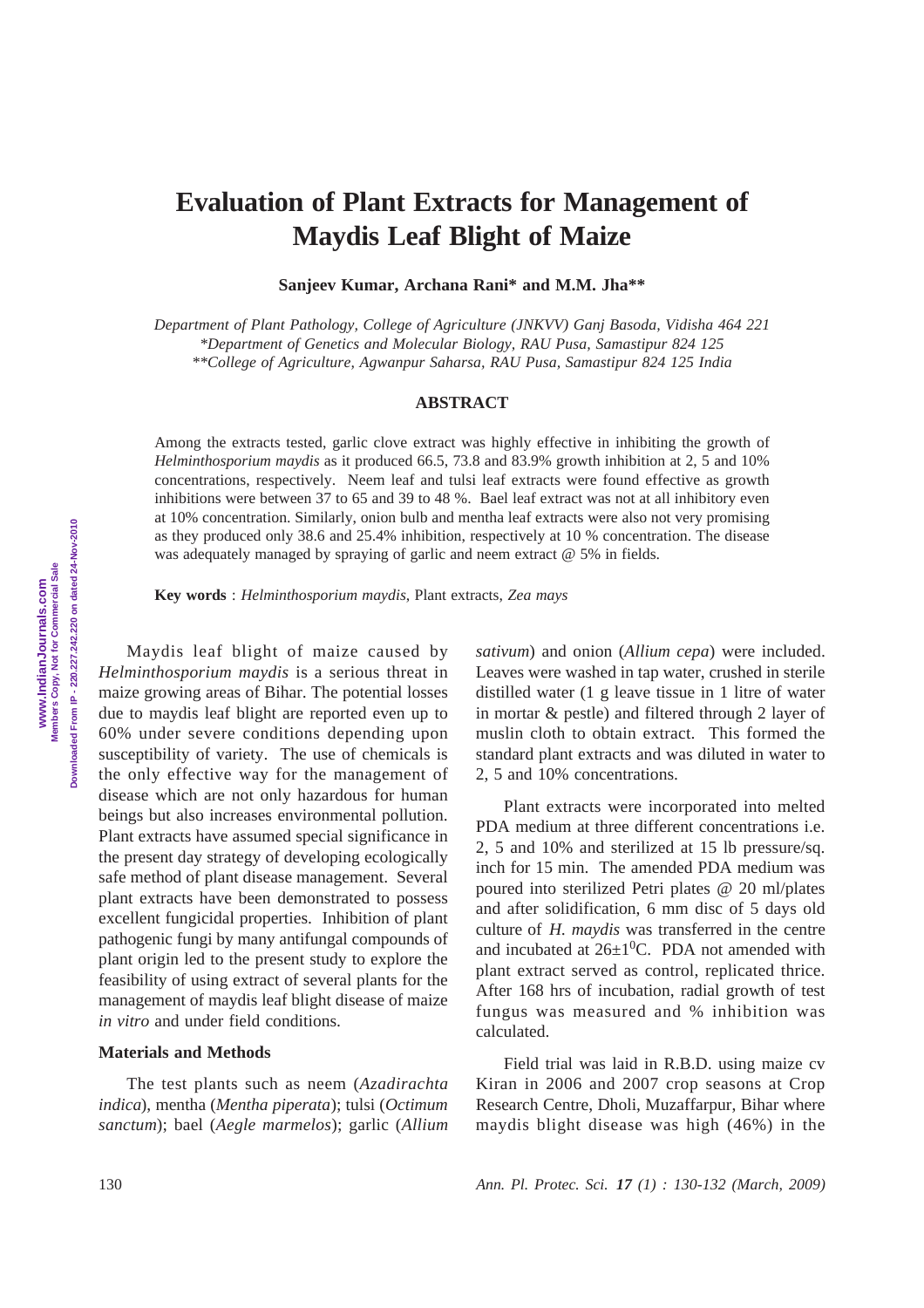previous seasons. Five plant extracts i.e. neem, mentha, tulsi, bael, garlic and onion were evaluated at 5% concentration in plot size of  $5 \times 4$  m with 3 replications. Plant extracts were sprayed on the crop twice at the interval of 10 days after initial appearance of disease symptom. Plot sprayed with plain water only served as control. Observation on disease intensity was recorded at weekly interval using 1-5 scale. The yield data was recorded after harvest of the crop.

## **Results and Discusion**

Among the extracts tested, garlic clove extract was highly effective in inhibiting the growth of *H. maydis* as its produced 66.5, 73.8 and 83.9% growth inhibition of *H. maydis* at 2, 5 and 10% concentrations, respectively. Neem leaf and tulsi leaf extract were effective to some extent as they produced growth inhibition between 37 to 65 and 39 to 48 %, respectively depending upon the concentration of the extract. Bael leaf extract was least effective even at 10% concentration. Simialrly, onion bulb and mentha leaf were also not very promising as they produced only 38.6 and 25.4% inhibition. Foliar spray of garlic clove extract @ 5.0% was found most effective among plant extract showing the minimum disease intensity of 2.8 and 3.0 during 2006 and 2007, respectively (Table 2). Neem leaf extract @ 5.0% ranked second in reducing the disease intensity of 3.2 and 3.3 during both the years. All the treatments differed significantly from check as well as from each others except bael leaf, onion bulb and mentha leaf extracts. Bael leaf extract, onion bulb extract and mentha leaf extract were satistically on par to each others as far as disease intensity was concerned. Sahani and Saxena (2008) evaluated 45 plant species against *Fusarium oxysporum* f. sp. *pisi*, 80-97% mycelium inhibition was reported with *A. cepa* and *A. indica*. Singh and Singh (2007) also reported the efficacy of 15 plant extracts against fungal plant diseases and maximum inhibition was recorded with *A. indica* followed by *Lawsonia*

| Table 1. Effect of palnt extract on radial growth |  |  |
|---------------------------------------------------|--|--|
| of Helminthosporium maydis.                       |  |  |

| <b>Plant</b><br>extracts | Concen-<br>tration<br>(ppm) | Colony<br>diameter<br>$(mm)*$ |            | Growth<br>inhibition<br>over check |                   |
|--------------------------|-----------------------------|-------------------------------|------------|------------------------------------|-------------------|
|                          |                             | 120<br>hrs                    | 168<br>hrs | 120<br>hrs                         | 168<br>hrs        |
| Neem kernel              | $\overline{2}$              | 35.0                          | 48.0       | 41.6                               | 37.2              |
|                          |                             |                               |            | (40.3)                             | (37.0)            |
|                          | 5                           | 30.0                          | 33.0       | 48.5                               | 58.2              |
|                          |                             |                               |            | (44.0)                             | (50.4)            |
|                          | 10                          | 25.0                          | 28.3       | 57.1                               | 64.2              |
| Bael leaf                | 2                           |                               |            | (49.2)<br>0.0                      | (53.1)<br>$0.0\,$ |
|                          |                             | 60.0                          | 76.5       | (0.0)                              | (0.0)             |
|                          | 5                           | 59.6                          | 75.3       | 0.0                                | 1.3               |
|                          |                             |                               |            | (0.0)                              | (6.3)             |
|                          | 10                          | 58.0                          | 75.0       | 3.3                                | 1.9               |
|                          |                             |                               |            | (11.5)                             | (7.7)             |
| Onion bulb               | 2                           | 57.0                          | 74.0       | 5.0                                | 3.2               |
|                          |                             |                               |            | (14.5)                             | (10.4)            |
|                          | 5                           | 53.3                          | 70.6       | 11.3                               | 7.8               |
|                          |                             |                               |            | (20.3)                             | (16.2)            |
|                          | 10                          | 38.3                          | 47.3       | 36.1                               | 38.6              |
|                          |                             |                               |            | (37.4)                             | (38.2)            |
| Tulsi leaf               | 2                           | 32.0                          | 46.3       | 46.6                               | 39.4              |
|                          |                             |                               |            | (43.4)                             | (38.4)            |
|                          | 5                           | 30.3                          | 42.3       | 49.5                               | 44.7              |
|                          |                             |                               |            | (44.8)                             | (41.9)            |
|                          | 10                          | 29.0                          | 40.0       | 57.6                               | 47.7              |
|                          |                             |                               |            | (45.9)                             | (43.8)            |
| Mentha leaf              | 2                           | 58.0                          | 75.3       | 3.3                                | 1.9               |
|                          |                             |                               |            | (11.5)                             | (7.7)             |
|                          | 5                           | 55.3                          | 70.3       | 7.8                                | 8.1               |
|                          |                             |                               |            | (16.1)                             | (16.9)            |
|                          | 10                          | 40.3                          | 57.0       | 32.8                               | 25.4              |
|                          |                             |                               |            | (34.6)                             | (30.6)            |
| Garlic clove             | 2                           | 23.0                          | 25.6       | 61.6                               | 66.5              |
|                          |                             |                               |            | (51.4)                             | (54.7)            |
|                          | 5                           | 17.3                          | 20.0       | 71.1                               | 73.8              |
|                          |                             |                               |            | (58.4)                             | (59.6)            |
|                          | 10                          | 10.3                          | 12.3       | 82.8                               | 83.9              |
|                          |                             |                               |            | (65.5)                             | (66.9)            |
| Chek                     |                             | 60.0                          | 76.5       |                                    |                   |
| S.Em $(\pm)$             |                             |                               |            | 0.45                               | 0.61              |
| $CD (P=0.05)$            |                             |                               |            | 1.36                               | 1.73              |

\* Average of three replications